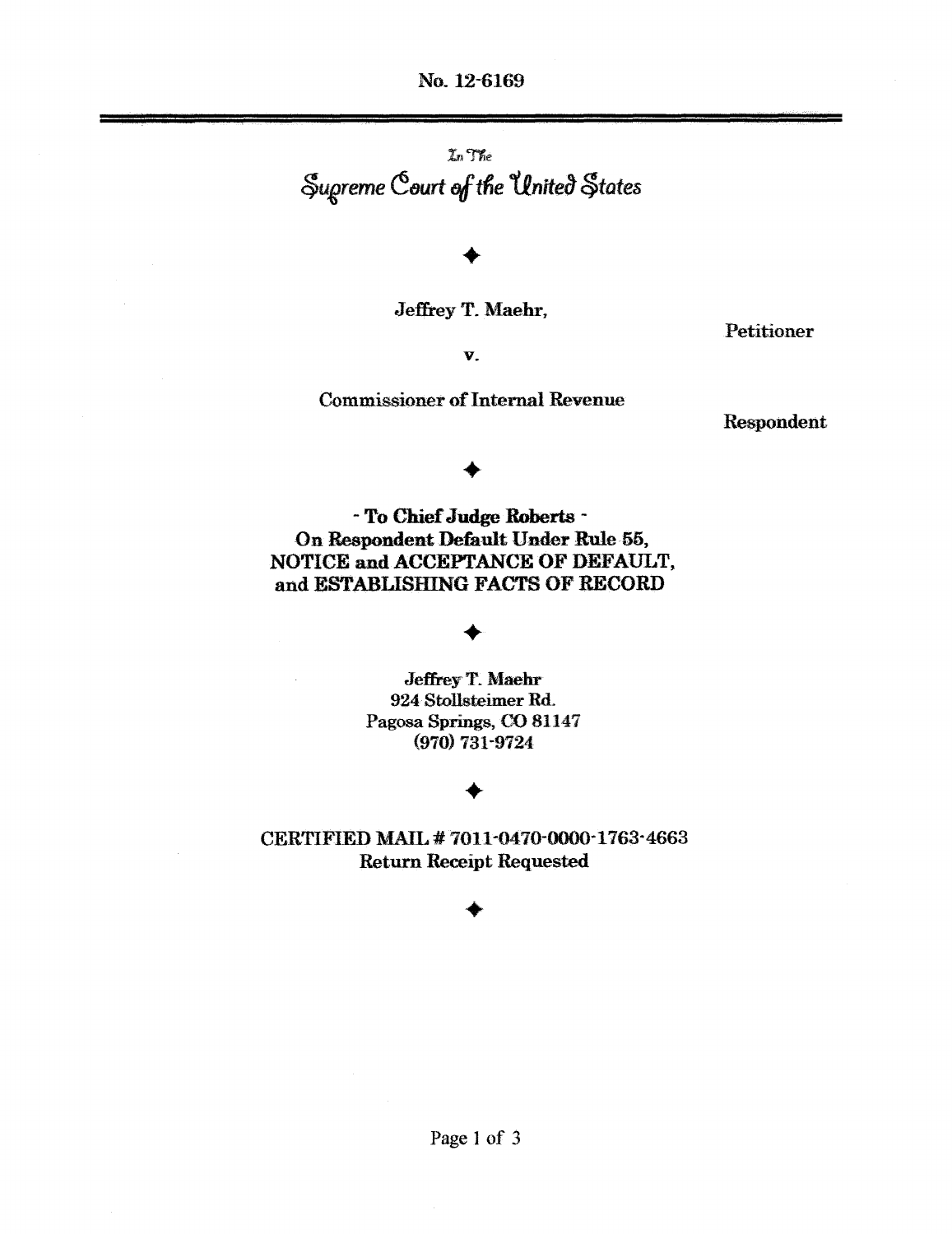Jeffrey T. Maehr, Pro Se Petitioner, comes before this honorable Court to establish a matter of record regarding the above referenced case;

Whereas, Governments are instituted among Men, deriving their just powers from the consent of the governed, and

Whereas, ARTICLE II BILL OF RIGHTS, Colo. Const. Art. II, Section 1 Section 1. Vestment of political power "All political power is vested in and derived from the people; all government, of right, originates from the people, is founded upon their will only, and is instituted solely for the good of the whole," and

Whereas, Colo. Const. Art. II, Section 2 "The people ofthis state have the sole and exclusive right of governing themselves. as a free, sovereign and independent state;" and

Whereas. Petitioner attempted lawful adjudication of his evidence against Defendant in 9 previous Federal Courts, via Due Process rights, and challenge of Defendant's standing to be acting against Petitioner, or others similarly situated. and

Whereas. Defendant failed to respond to each and every element of the complaints, and all 9 courts denied Due Process, and denied standing proof requirements of Defendant, and

Whereas, Presumption and Hearsay are no form of defense, and

Whereas, Petitioner, "On Petition for a Writ of Certiorari, The United States Court of Appeals For the Tenth Circuit," sought Due Process in this honorable Court, complying with all elements of said Petition Process as the Court Docket clearly establishes, and

Whereas. Defendant waived rights to respond to the Petition on September 26, 2012, which Petitioner made judicial NOTICE of to this honorable Court and Clerk's attention, Wherefore,

#### The following facts of record have been established;

That, under Rule 55. Default; Default Judgment

(a) ENTERING A DEFAULT. "When a party against whom a judgment for affirmative reliefis sought has failed to plead or otherwise defend, and that failure is shown by affidavit or otherwise, the clerk must enter the party's default."